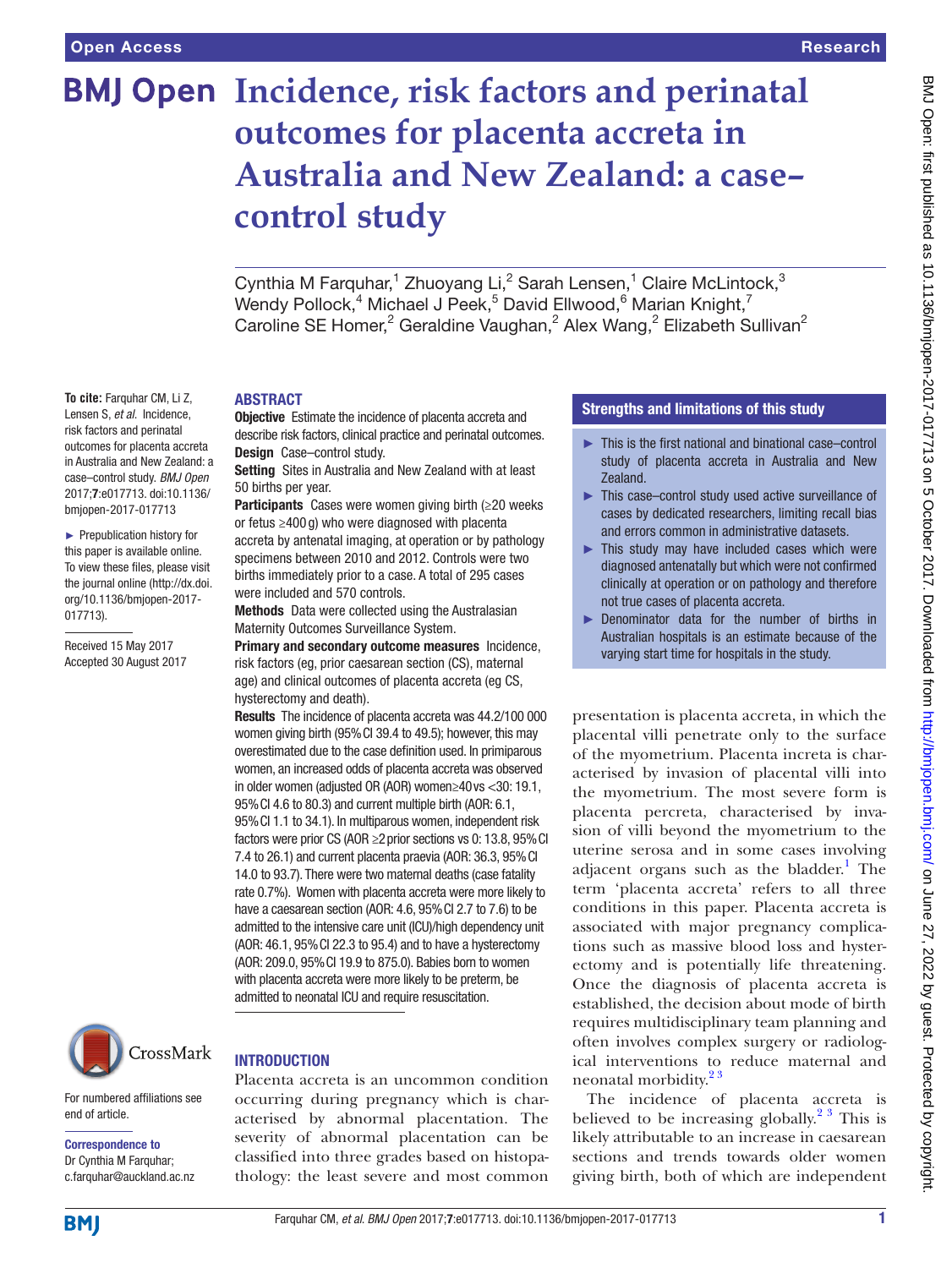risk factors for placenta accreta.[4 5](#page-7-2) There are a growing number of caesarean sections in Australia and New Zealand $6$ ; however, the epidemiology and clinical practices for managing placenta accreta in these countries has not been previously reported. The prevalence of risk factors for this condition may be different in the Australian and New Zealand population, such as the prevalence of previous caesarian births. A case–control study with active surveillance was undertaken with the aim of estimating the incidence of placenta accreta in Australia and New Zealand and describing risk factors, clinical practices and outcomes for women affected by this condition and their babies.

## Materials and methods

A binational population-based case–control study was undertaken using the research platform of the Australasian Maternity Outcomes Surveillance System (AMOSS). AMOSS was established across maternity units in Australia and New Zealand in 2009 to study rare and serious disorders of pregnancy[.7 8](#page-8-1) There were six studies conducted contemporaneously including studies on: amniotic fluid embolism, antenatal pulmonary embolism, eclampsia, super obesity and peripartum hysterectomy, which used a similar study design and data collection methodology. Data were collected from participating sites, which were public and private maternity units with more than 50 births per year in Australia and New Zealand, incorporating all service levels. Australian sites (n=269) progressively joined AMOSS on completion of relevant ethics and governance approvals. In New Zealand, all 24 maternity units participated  $(100\% \text{ of hospital births}).$ <sup>[8](#page-8-2)</sup>

Women were identified by AMOSS-participating sites from January 2010 to December 2011 (Australia) and to December 2012 (New Zealand). All AMOSS hospital-based data collectors received study information on the surveillance period, recruitment, case definition and inclusion and exclusion criteria. Central support was available for local data collectors, including confirmation that individual cases satisfied the inclusion criteria. Nominated clinicians and midwives were contacted each month using an active surveillance system, querying whether a case had occurred that month. Data collectors identified cases through multiple sources: review of routine data collection within the hospital, audit committees, clinician notification and request to clinicians of potential cases. The average monthly response rate was 91%.

Cases were defined as: women giving birth who were diagnosed with placenta accreta by either antenatal imaging, at operation or by pathology specimens. The type of diagnosis was recoded according to the earliest diagnosis. For example, a case diagnosed both by antenatal imaging and by pathology specimen was coded as diagnosed by antenatal imaging. Giving birth was defined as the birth of one or more live or stillborn infants of at least 400g birth weight and/or at least 20 weeks' gestation.<sup>9 10</sup> The two women giving birth immediately prior

to the case in the same hospital were selected as controls. Perinatal deaths included fetal deaths of at least 400g birth weight or 20 weeks' gestation and neonatal deaths occurring within 28 days after birth.

Data were collected using secure, web-based forms which captured general demographic and pregnancy data and case-specific information about prior obstetric history, current pregnancy and placenta accreta diagnosis and clinical practice, such as use of hysterectomy. For controls, the outcome of hysterectomy was obtained from a free-text field on maternal morbidity and by probabilistic matching against the AMOSS hysterectomy cohort.

Data collectors at participating hospitals were contacted regarding missing data or where data were not consistent with expected values. Logic checks were run on the data to identify any impossible or improbable scenarios. Freetext responses to questions regarding medical or obstetric morbidity were classified according to International Classification of Disease 10th Revision—Australian Modification. All data were collected in a non-identifiable manner.

Ethics approval for AMOSS was granted by the New South Wales Population and Health Services Research Ethics Committee and multiple Human Research Ethics Committees across Australia and the multiregional ethics approval (MEC/09/73/EXP) in New Zealand.<sup>[11](#page-8-4)</sup>

After adjusting for the phased implementation of AMOSS, there were an estimated 478820 women giving birth (486003 babies born) in Australia and 189116 (190 408 babies born) in New Zealand across the participating maternity sites during the study period. In New Zealand, these denominators were calculated from the Ministry of Health data $12-14$  and in Australia by using the number of days' participation in the study multiplied by number of births per day for that hospital, which gave approximate coverage ranging from 75% in 2010 to 82% in 2011 of all women giving birth in Australia, respectively. Incidence rates were calculated with 95% CIs. Fisher's exact test,  $\chi^2$  test, independent samples t-test and Mann-Whitney U-test were used to investigate differences in demographics and obstetric characteristics, maternal and perinatal outcomes between cases and the controls. Multivariate logistic regression was used to examine the risk factors for placenta accreta by parity and to compare the maternal and perinatal outcomes of cases and controls. OR, odds ratio (AOR) and 95%CI were calculated. Adjustment was made for maternal age, body mass index (BMI), smoking status during pregnancy, parity, number of previous caesarean births, placenta praevia during pregnancy, multiple pregnancies and assisted reproductive technologies. Data were analysed using the Statistical Package for the Social Sciences software V. 22.0 (IBM).

#### **RESULTS**

Of the 308 cases notified to AMOSS, 295 were eligible after excluding 13 cases; 7 outside the study period, 3 duplicate notifications and 3 not satisfying the birth definition. Of the 295 cases, 227 women were from Australia and 68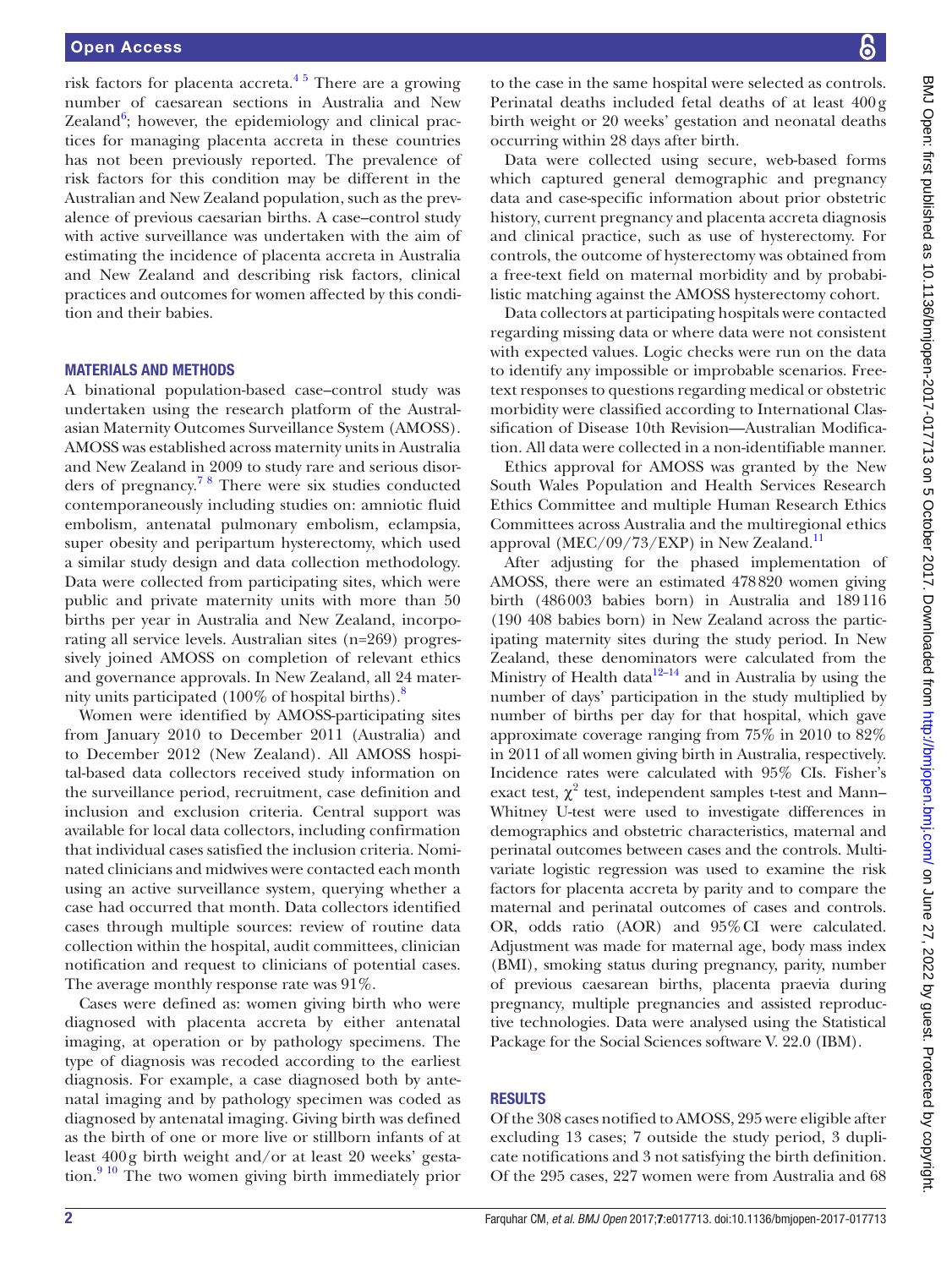from New Zealand. Data were available for 570 controls, as the data for 20 controls was missing.

The incidence of placenta accreta for the study period was 44.2/100 000 women giving birth (95%CI 39.4 to 49.5). The incidences in Australia and New Zealand were 47.4/100 000 (95% CI 41.6 to 54.0) and 36.0/100 000 (95% CI 28.4 to 45.6), respectively. There were 12 perinatal deaths among the cases (perinatal death rate 38.7 per 1000 births) and 10 among the controls (perinatal death rate 17.2 per 1000 births). There were two maternal deaths among the cases, resulting in a case fatality rate of 0.7%. The causes of maternal death were cerebrovascular accident secondary to pulmonary embolism and catastrophic postpartum haemorrhage due to placenta accreta. There were no maternal deaths among controls.

Almost half of the cases were first diagnosed by antenatal imaging (143, 48.5%), 132 (44.7%) were first diagnosed clinically at operation, and 16 (5.4%) were not diagnosed until histological confirmation following delivery; in four cases, the time of diagnosis was not reported. In total, 184 (62%) cases were reported as being diagnosed at operation or by histology, and 107 cases reported as being diagnosed by antenatal imaging only (36%). There were 213 (72.2%) cases with placenta accreta, 37 (12.5%) with placenta increta and 45 (15.3%) with placenta percreta, diagnosed by at least one of antenatal imaging, operation or histology.

The median age of women with placenta accreta was 35 years (range 21–55) and the median BMI was 28kg/  $m^2$  (range 16.3–57.8) ([table](#page-2-0) 1). Over 80% of placenta accreta cases had a previous birth and 68% had a previous caesarean section. Eight per cent of pregnancies among the cases were conceived following assisted reproductive technologies and 5% of the cases had current multiple pregnancies. Forty-four per cent of cases also had placenta praevia diagnosed prior to the birth [\(table](#page-2-0) 1).

Women with placenta accreta were more likely to be older, have a higher BMI, a previous birth, previous caesarean section, placenta praevia diagnosed prior to delivery, current multiple pregnancy and to have conceived following assisted reproductive technologies [\(table](#page-2-0) 1).

Multivariate analysis was conducted separately for primiparous and multiparous women, as previous caesarean section is only applicable to women with a previous birth. In primiparous women, maternal age remained an independent risk factor for placenta accreta; mothers 40 or over had more than a 19-fold higher odds of placenta accreta compared with young mothers aged less than 30 ([table](#page-3-0) 2). The presence of a current multiple pregnancy was also a risk factor for placenta accreta in primiparous women (AOR: 6.1, 95%CI 1.1 to 34.1). In multiparous women, the independent risk factors were prior caesarean section (AOR  $\geq$ 2 prior sections vs 0: 13.8, 95% CI 7.4 to 26.1) and current placenta praevia (AOR: 36.3, 95%CI 14.0 to 93.7). Current placenta praevia was present in 50.2% of multiparous cases, compared with 10.8% of primiparous cases.

As the management of cases is expected to differ according to the knowledge of a placenta accreta, the cases

<span id="page-2-0"></span>

| <b>Table 1</b>                                | Demographics and obstetric characteristics |             |         |  |
|-----------------------------------------------|--------------------------------------------|-------------|---------|--|
|                                               | <b>Control</b><br>Case                     |             |         |  |
|                                               | N(%                                        | N(%)        | p Value |  |
| <b>Total</b>                                  | 295 (100.0)                                | 570 (100.0) |         |  |
| Country                                       |                                            |             |         |  |
| Australia                                     | 227 (76.9)                                 | 436 (76.5)  | 0.88    |  |
| <b>New Zealand</b>                            | 68 (23.1)                                  | 134 (23.5)  |         |  |
| Maternal age                                  |                                            |             |         |  |
| $<$ 25                                        | 7(2.4)                                     | 93 (16.3)   | < 0.001 |  |
| $25 - 29$                                     | 44 (14.9)                                  | 147 (25.8)  |         |  |
| $30 - 34$                                     | 94 (31.9)                                  | 177(31.1)   |         |  |
| $35 - 39$                                     | 112 (38.0)                                 | 121 (21.2)  |         |  |
| $\geq 40$                                     | 38 (12.9)                                  | 32(5.6)     |         |  |
| Indigenous status (Australian only)           |                                            |             |         |  |
| <b>Yes</b>                                    | 11(4.8)                                    | 13(3.0)     | 0.21    |  |
| <b>No</b>                                     | 202 (89.0)                                 | 403 (92.4)  |         |  |
| Not stated                                    | 14(6.2)                                    | 20 (4.6)    |         |  |
| Ethnicity (New Zealand only)                  |                                            |             |         |  |
| Maori                                         | 13 (19.1)                                  | 18 (13.4)   | 0.34    |  |
| New Zealand<br>European                       | 34 (50.0)                                  | 63 (47.0)   |         |  |
| Pacific peoples                               | 5(7.4)                                     | 17(12.7)    |         |  |
| Other                                         | 12 (17.6)                                  | 34 (25.4)   |         |  |
| Not stated                                    | 4(5.9)                                     | 2(1.5)      |         |  |
| Body mass index ( $kg/m^2$ )                  |                                            |             |         |  |
| < 25                                          | 115 (39.0)                                 | 272(47.7)   | < 0.05  |  |
| $25 - 29.9$                                   | 66 (22.4)                                  | 128 (22.5)  |         |  |
| $\geq 30$                                     | 78 (26.4)                                  | 112 (19.6)  |         |  |
| Not stated                                    | 36 (12.2)                                  | 58 (10.2)   |         |  |
| Smoking during pregnancy                      |                                            |             |         |  |
| Yes                                           | 56 (19.0)                                  | 97 (17.0)   | 0.45    |  |
| No                                            | 215 (72.9)                                 | 429 (75.3)  |         |  |
| Not stated                                    | 24(8.1)                                    | 44 (7.7)    |         |  |
| Parity                                        |                                            |             |         |  |
| $\overline{0}$                                | 46 (15.6)                                  | 240 (42.1)  | < 0.001 |  |
| $1 - 2$                                       | 159 (53.9)                                 | 274 (48.1)  |         |  |
| $\geq 3$                                      | 90 (30.5)                                  | 56 (9.8)    |         |  |
| Number of previous caesarean deliveries       |                                            |             |         |  |
| No prior caesarean<br>delivery                | 43 (14.6)                                  | 225 (39.5)  | < 0.001 |  |
| 1                                             | 89 (30.2)                                  | 80 (14.0)   |         |  |
| $\overline{2}$                                | 62 (21.0)                                  | 19(3.3)     |         |  |
| $\geq 3$                                      | 50 (16.9)                                  | 3(0.5)      |         |  |
| Not applicable (no<br>prior births)           | 46 (15.6)                                  | 240 (42.1)  |         |  |
| Not stated                                    | 5(1.7)                                     | 3(0.5)      |         |  |
| Last pregnancy delivery by caesarean delivery |                                            |             |         |  |

**Continued**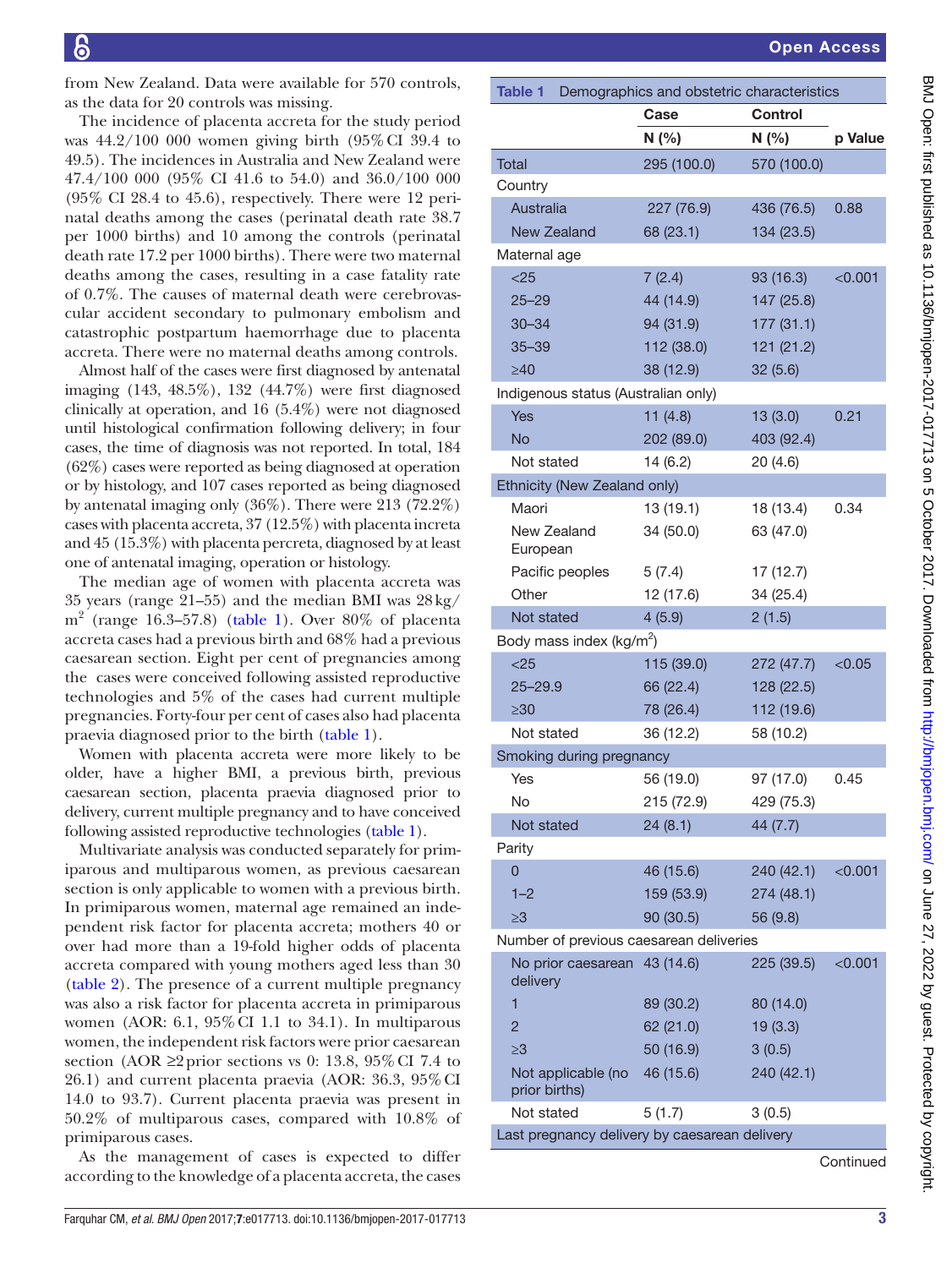| Continued<br>Table 1                |            |            |         |
|-------------------------------------|------------|------------|---------|
|                                     | Case       | Control    |         |
|                                     | N(%        | N(%        | p Value |
| Yes                                 | 188 (63.7) | 91 (16.0)  | < 0.001 |
| Nο                                  | 55 (18.6)  | 234 (41.1) |         |
| Not applicable (no<br>prior births) | 46 (15.6)  | 240 (42.1) |         |
| Not stated                          | 6(2.0)     | 5(0.9)     |         |
| Placenta praevia during pregnancy   |            |            |         |
| Yes                                 | 130 (44.1) | 8(1.4)     | < 0.001 |
| No                                  | 165 (55.9) | 562 (98.6) |         |
| Multiple pregnancy                  |            |            |         |
| Yes                                 | 15(5.1)    | 13(2.3)    | < 0.05  |
| No                                  | 280 (94.9) | 555 (97.4) |         |
| Not stated                          | 0(0.0)     | 2(0.4)     |         |
| Assisted conception                 |            |            |         |
| Yes                                 | 24(8.1)    | 15(2.6)    | < 0.001 |
| <b>No</b>                           | 259 (87.8) | 521 (91.4) |         |
| Not stated                          | 12 (4.1)   | 34 (6.0)   |         |

were categorised by whether or not the placenta accreta was suspected prior to birth [\(table](#page-4-0) 3). Of the cases, 169 (57.3%) had a placenta accreta suspected prior to birth. On average, women with a suspected placenta accreta had a more severe condition; 57 (33%) of suspected cases had a placenta increta or percreta compared with 24 (19.5%) of non-suspected cases. Women with suspected placenta accreta were also more likely to have had a prior caesarean section (93%) than women with unsuspected placenta accreta (72%).

Cases were less likely to labour than controls (20% vs 79%); the majority of cases who laboured had an unsuspected placenta accreta [\(table](#page-4-0) 3). The one case with placenta accreta suspected prior to delivery that laboured had a termination of pregnancy at 20 weeks. Additionally, cases were more likely to: give birth at an earlier gestation, to have a caesarean section, to be admitted to a high dependency unit (HDU) and to have a hysterectomy. Cases with a suspected placenta accreta were more likely to undergo hysterectomy than cases in which placenta accreta was not suspected prior to delivery (142/169; 84% vs 53/123; 43%), and both were more likely to undergo hysterectomy than controls (2/570; 0.4% underwent hysterectomy). In the two controls that required a hysterectomy, the underlying cause of haemorrhage was uterine atony. Of cases undergoing hysterectomy, 15 (7.7%) had no previous birth.

After adjusting for confounding factors, cases remained more likely to have a caesarean delivery (AOR: 4.6, 95% CI 2.7 to 7.6) to be admitted to the intensive care unit (ICU)/ HDU (AOR: 46.1, 95%CI 22.3 to 95.4), and to have a hysterectomy (AOR: 209.0, 95%CI 19.9 to 875.0). These

<span id="page-3-0"></span>

| Risk factor analysis including cases and controls<br>Table 2 |                             |                            |                             |                            |  |
|--------------------------------------------------------------|-----------------------------|----------------------------|-----------------------------|----------------------------|--|
|                                                              | <b>Primiparous women</b>    |                            | <b>Multiparous women</b>    |                            |  |
|                                                              | OR (95% CI)                 | AOR (95% CI)*              | OR (95% CI)                 | AOR (95% CI)+              |  |
| Maternal age                                                 |                             |                            |                             |                            |  |
| $<$ 30                                                       | Ref                         | Ref                        | Ref                         | Ref                        |  |
| $30 - 34$                                                    | 8.0 (2.6 to 24.9)           | 6.3 (2.0 to 20.0)          | 1.7(1. to 2.7)              | 1.7 (0.9 to 3.2)           |  |
| $35 - 39$                                                    | 11.0 (3.5 to 34.9)          | 7.0 (2.1 to 23.6)          | $3.1$ (2.0 to 4.8)          | $2.7(1.4 \text{ to } 5.2)$ |  |
| $\geq 40$                                                    | 30.7 (8.2 to 115.9)         | 19.1 (4.6 to 80.3)         | $3.1$ (1.6 to 6.0)          | 2.0 (0.8 to 5.0)           |  |
| Body mass index $(kg/m^2)$                                   |                             |                            |                             |                            |  |
| $<$ 25                                                       | Ref                         | Ref                        | Ref                         | Ref                        |  |
| $25 - 29.9$                                                  | 1.2 (0.6 to 2.6)            | 1.4 (0.6 to 3.2)           | 1.1 $(0.7 \text{ to } 1.8)$ | $0.8$ (0.4 to 1.4)         |  |
| $\geq 30$                                                    | $0.7$ (0.3 to 2.0)          | $0.7$ (0.2 to 2.2)         | 1.4 $(0.9 \text{ to } 2.1)$ | $0.8$ (0.5 to 1.4)         |  |
| Smoking during pregnancy                                     | $0.2$ (0.1 to 1.0)          | $0.4$ (0.1 to 1.8)         | 1.3 (0.9 to 2.0)            | 1.3 (0.7 to 2.4)           |  |
| Number of previous caesarean births                          |                             |                            |                             |                            |  |
| No prior caesarean delivery                                  | n.a                         | n.a                        | Ref                         | Ref                        |  |
| 1                                                            | n.a                         | n.a                        | $5.8$ (3.7 to 9.1)          | $3.7(2.2 \text{ to } 6.3)$ |  |
| $\geq$ 2                                                     | n.a                         | n.a                        | 24.8 (14.3 to 43.1)         | 13.8 (7.4 to 26.1)         |  |
| Placenta praevia during pregnancy                            | $9.6(2.2 \text{ to } 41.9)$ | 3.0 (0.6 to 15.2)          | 64.9 (25.9 to 162.5)        | 36.3 (14.0 to 93.7)        |  |
| Multiple pregnancy                                           | 14.2 (3.5 to 57.2)          | 6.1 (1.1 to 34.1)          | 1.1 (0.4 to 2.7)            | 1.5 (0.5 to 4.9)           |  |
| Assisted conception                                          | $5.4$ (2.2 to 13.1)         | $1.5(0.5 \text{ to } 5.1)$ | 4.4 (1.4 to 13.7)           | $2.6$ (0.6 to 11.2)        |  |

\*Adjusted for maternal age, body mass index, smoking, placenta praevia during pregnancy, multiple pregnancy and assisted conception. †Adjusted for maternal age, body mass index, smoking, number of previous caesarean deliveries, placenta praevia during pregnancy, multiple pregnancy and assisted conception

AOR, adjusted OR; n.a., not applicable; Ref, reference value.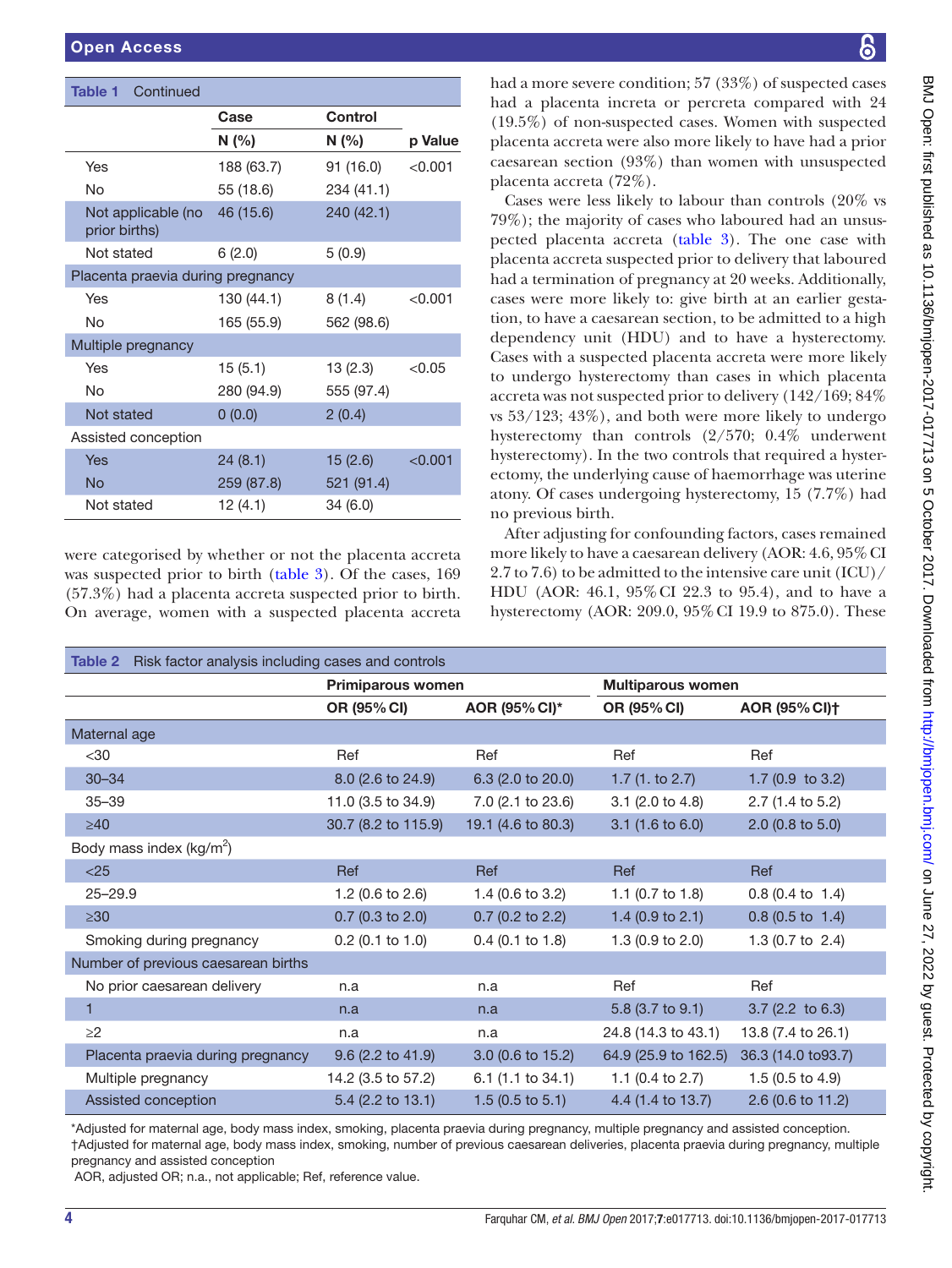<span id="page-4-0"></span>Table 3 Labour, birth and maternal morbidity among cases with suspected and unsuspected placenta accreta prior to delivery and controls

|                                   | Case                                            |                                              |                |                 |          |
|-----------------------------------|-------------------------------------------------|----------------------------------------------|----------------|-----------------|----------|
|                                   | <b>PA</b> suspected<br>antenatally<br>$(n=169)$ | PA not suspected<br>antenatally<br>$(n=123)$ | Total† (n=295) | Control (n=570) |          |
|                                   | N(%                                             | N(%                                          | N(%            | N(%             | p Value* |
| Did the woman labour              |                                                 |                                              |                |                 |          |
| Yes                               | 7(4.1)                                          | 51(41.5)                                     | 59 (20.0)      | 451 (79.1)      | < 0.001  |
| <b>No</b>                         | 162 (95.9)                                      | 72 (58.5)                                    | 236 (80.0)     | 117 (20.5)      |          |
| Not stated                        | 0(0.0)                                          | 0(0.0)                                       | 0(0.0)         | 2(0.4)          |          |
| Induced labour                    |                                                 |                                              |                |                 |          |
| <b>Yes</b>                        | 1(14.3)                                         | 16 (31.4)                                    | 17(28.8)       | 116 (25.7)      | 0.55     |
| <b>No</b>                         | 5(71.4)                                         | 34 (66.7)                                    | 40 (67.8)      | 329 (72.9)      |          |
| Not stated                        | 1(14.3)                                         | 1(2.0)                                       | 2(3.4)         | 6(1.3)          |          |
| Gestation at birth, weeks, median | 35.0                                            | 38.0                                         | 36.0           | 39.0            | < 0.001  |
| Method of birth                   |                                                 |                                              |                |                 |          |
| Unassisted vaginal birth          | 1(0.6)                                          | 30(24.4)                                     | 31 (10.5)      | 314(55.1)       | < 0.001  |
| Instrumental vaginal birth        | 0(0.0)                                          | 5(4.1)                                       | 5(1.7)         | 71 (12.5)       |          |
| Planned caesarean birth           | 140 (82.8)                                      | 50 (40.7)                                    | 190 (64.4)     | 107 (18.8)      |          |
| Unplanned caesarean birth         | 28 (16.6)                                       | 38 (30.9)                                    | 69 (23.4)      | 77 (13.5)       |          |
| Not stated                        | 0(0.0)                                          | 0(0.0)                                       | 0(0.0)         | 1(0.2)          |          |
| Admission to ICU                  |                                                 |                                              |                |                 |          |
| Yes                               | 65 (38.5)                                       | 40 (32.5)                                    | 105 (35.6)     | 6(1.1)          | < 0.001  |
| <b>No</b>                         | 104 (61.5)                                      | 81 (65.9)                                    | 188 (63.7)     | 564 (98.9)      |          |
| Not stated                        | 0(0.0)                                          | 2(1.6)                                       | 2(0.7)         | 0(0.0)          |          |
| Admission to HDU                  |                                                 |                                              |                |                 |          |
| Yes                               | 68 (40.2)                                       | 32 (26.0)                                    | 101 (34.2)     | 8(1.4)          | < 0.001  |
| <b>No</b>                         | 100 (59.2)                                      | 89 (72.4)                                    | 191 (64.7)     | 562 (98.6)      |          |
| Not stated                        | 1(0.6)                                          | 2(1.6)                                       | 3(1.0)         | 0(0.0)          |          |
| Had hysterectomy                  |                                                 |                                              |                |                 |          |
| Yes                               | 142 (84.0)                                      | 53 (43.1)                                    | 196 (66.4)     | 2(0.4)          | < 0.001  |
| <b>No</b>                         | 27 (16.0)                                       | 69 (56.1)                                    | 98 (33.2)      | 568 (99.6)      |          |
| Not stated                        | 0(0.0)                                          | 1(0.8)                                       | 1(0.3)         | 0(0.0)          |          |
| Maternal death                    |                                                 |                                              |                |                 |          |
| <b>Yes</b>                        | 1(0.6)                                          | 1(0.8)                                       | 2(0.7)         | 0(0.0)          | 0.12     |
| No                                | 168 (99.4)                                      | 122 (99.2)                                   | 293 (99.3)     | 570 (100.0)     |          |

\*Total number of cases versus control.

†Includes three cases where it was not known whether PA was suspected prior to birth.

ICU, intensive care unit; HDU, high dependency unit; PA, placenta accreta.

analyses were adjusted for maternal age, BMI, smoking, number of previous caesarean sections, placenta praevia diagnosed prior to delivery, multiple pregnancy and use of assisted reproductive technologies.

Babies born to mothers with placenta accreta were more likely to be preterm (median gestational age at birth 36 vs 39 weeks) and have lower birth weights, with 40% vs 9% of babies born weighing 2500g or less ([table](#page-5-0) 4). These babies were also more likely to have an Apgar score of 7 or less

5min after birth, require resuscitation and to be admitted to a neonatal intensive care unit (NICU). Among cases, there was a higher chance of being discharged to another health facility and of neonatal death.

In the multivariate analysis, the following baby's outcomes remained significantly associated with placenta accreta: preterm birth (AOR: 5.0 95%CI 3.2 to 7.8), low birth weight (AOR: 5.0, 95%CI 2.9 to 8.4), admission to NICU (AOR: 4.4, 95%CI 2.8 to 6.9), Apgar 5 min<7 (AOR: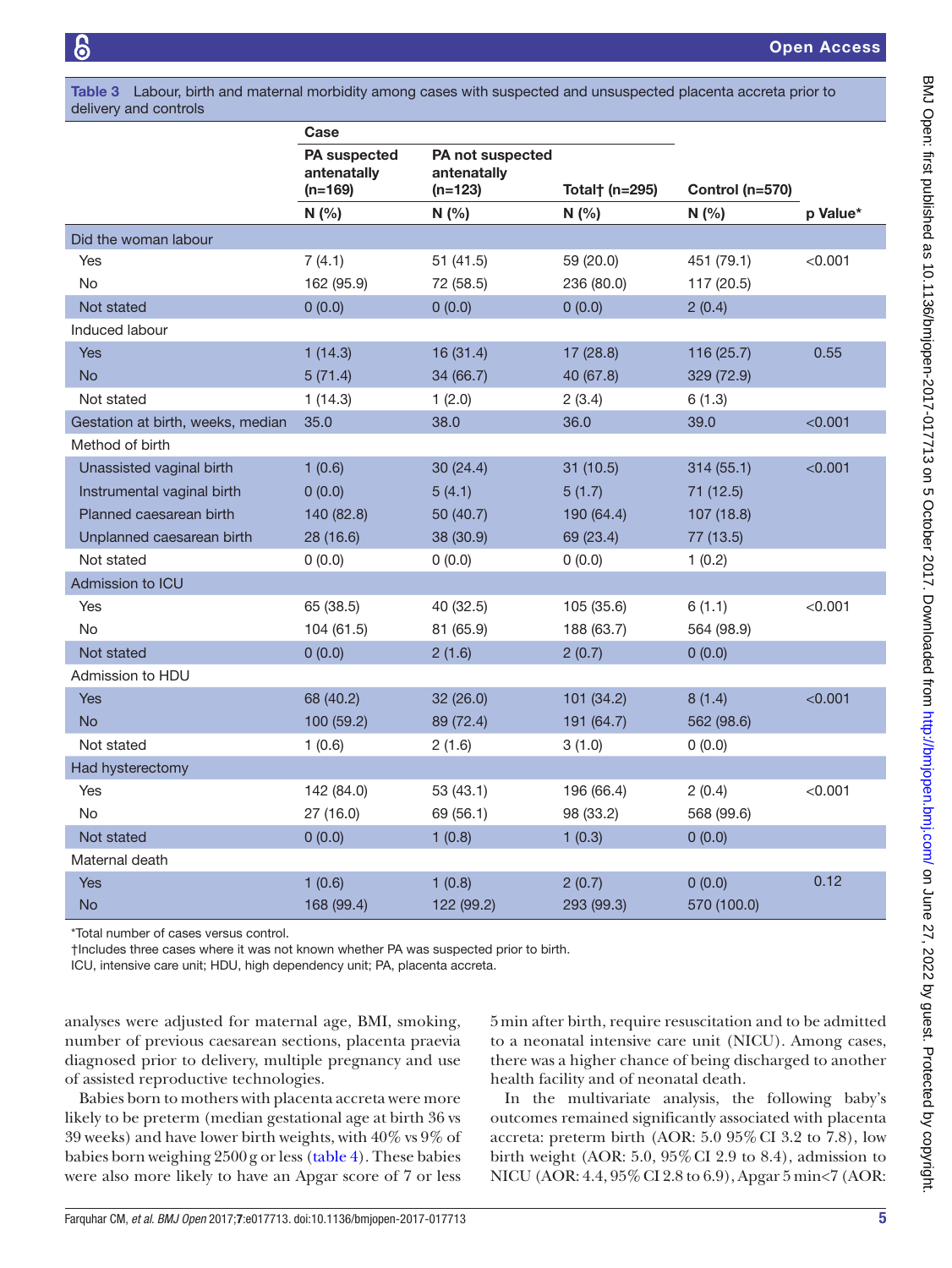BMJ Open: first published as 10.1136/bmjopen-2017-017713 on 5 October 2017. Downloaded from <http://bmjopen.bmj.com/> an June 27, 2022 by guest. Protected by copyright.

BMJ Open: first published as 10.11186/bmjopen-2017-017713 on 5 October 2017. Downloaded from http://bmjopen.bmj.com/ on June 27, 2022 by guest. Protected by copyright.

<span id="page-5-0"></span>Table 4 Perinatal outcomes among births born to women with suspected and unsuspected placenta accreta prior to delivery and controls

|                                                 | Case                                |                                         |                 | Control (n=582)      | p Value* |
|-------------------------------------------------|-------------------------------------|-----------------------------------------|-----------------|----------------------|----------|
|                                                 | PA suspected<br>antenatally (n=174) | PA not suspected<br>antenatally (n=133) | Total† (n=310)  |                      |          |
|                                                 | N(%                                 | N(%                                     | N(%             | N(%                  |          |
| <b>Fetal deaths</b>                             | 5(2.9)                              | 4(3.0)                                  | 9(2.9)          | 5(0.9)               | < 0.05   |
| Perinatal deaths                                | 7(4.0)                              | 5(3.8)                                  | 12(3.9)         | 10(1.7)              | < 0.05   |
| <b>Sex</b>                                      |                                     |                                         |                 |                      |          |
| Male                                            | 87 (50.0)                           | 55 (41.4)                               | 142 (45.8)      | 281 (48.3)           | 0.53     |
| Female                                          | 84 (48.3)                           | 78 (58.6)                               | 165 (53.2)      | 299 (51.4)           |          |
| Not stated                                      | 3(1.7)                              | 0(0.0)                                  | 3(1.0)          | 2(0.3)               |          |
| Gestational age, weeks,<br>median               | 35.0                                | 38.0                                    | 36.0            | 39.0                 | < 0.001  |
| Preterm birth (<37 weeks)                       |                                     |                                         |                 |                      |          |
| Yes                                             | 130 (74.7)                          | 50 (37.6)                               | 183 (59.0)      | 77 (13.2)            | < 0.001  |
| No                                              | 43 (24.7)                           | 83 (62.4)                               | 126 (40.6)      | 503 (86.4)           |          |
| Not stated                                      | 1(0.6)                              | 0(0.0)                                  | 1(0.3)          | 2(0.3)               |          |
| Birth weight†, g, mean                          | 2468.3 (±709.1)                     | 2870.0 (±847.8)                         | 2640.3 (±795.8) | $3281.4 (\pm 615.8)$ | < 0.001  |
| Low birth weight +(<2500g)                      |                                     |                                         |                 |                      |          |
| Yes                                             | 81 (48.5)                           | 38 (29.5)                               | 120(40.1)       | 54 (9.4)             | < 0.001  |
| No                                              | 85 (50.9)                           | 88 (68.2)                               | 175 (58.5)      | 517 (89.6)           |          |
| Not stated                                      | 1(0.6)                              | 3(2.3)                                  | 4(1.3)          | 6(1.0)               |          |
| Small for gestational age†                      |                                     |                                         |                 |                      |          |
| <b>Yes</b>                                      | 8(4.8)                              | 14 (10.9)                               | 22(7.4)         | 55(9.5)              | 0.29     |
| <b>No</b>                                       | 158 (94.6)                          | 112 (86.8)                              | 273 (91.3)      | 516 (89.4)           |          |
| Not stated                                      | 1(0.6)                              | 3(2.3)                                  | 4(1.3)          | 6(1.0)               |          |
| Admission to NICU†                              |                                     |                                         |                 |                      |          |
| Yes                                             | 130 (77.8)                          | 51 (39.5)                               | 183 (61.2)      | 90(15.6)             | < 0.001  |
| No                                              | 36 (21.6)                           | 76 (58.9)                               | 113 (37.8)      | 479 (83.0)           |          |
| Not stated                                      | 1(0.6)                              | 2(1.6)                                  | 3(1.0)          | 8(1.4)               |          |
| Apgar score at 5 min†                           |                                     |                                         |                 |                      |          |
| <7                                              | 59 (35.3)                           | 7(5.4)                                  | 66 (22.1)       | 9(1.6)               | < 0.001  |
| $7 - 10$                                        | 106 (63.5)                          | 120 (93.0)                              | 229 (76.6)      | 559 (96.9)           |          |
| Not stated                                      | 2(1.2)                              | 2(1.6)                                  | 4(1.3)          | 9(1.6)               |          |
| Resuscitation†                                  |                                     |                                         |                 |                      |          |
| Yes                                             | 99 (59.3)                           | 29 (22.5)                               | 130 (43.5)      | 49 (8.5)             | < 0.001  |
| No                                              | 65 (38.9)                           | 96 (74.4)                               | 162 (54.2)      | 520 (90.1)           |          |
| Not stated                                      | 3(1.8)                              | 4(3.1)                                  | 7(2.3)          | 8(1.4)               |          |
| Separation status†                              |                                     |                                         |                 |                      |          |
| Discharged home                                 | 119(71.3)                           | 111 (86.0)                              | 232 (77.6)      | 542 (93.9)           | < 0.001  |
| Transferred to another<br>health facility/other | 41 (24.6)                           | 16 (12.4)                               | 58 (19.4)       | 28 (4.9)             |          |
| Neonatal death                                  | 2(1.2)                              | 1(0.8)                                  | 3(1.0)          | 5(0.9)               |          |
| Not stated                                      | 5(3.0)                              | 1(0.8)                                  | 6(2.0)          | 2(0.3)               |          |

\*Case versus control.

†Live births only.

NICU, neonatal intensive care unit; PA, placenta accreta.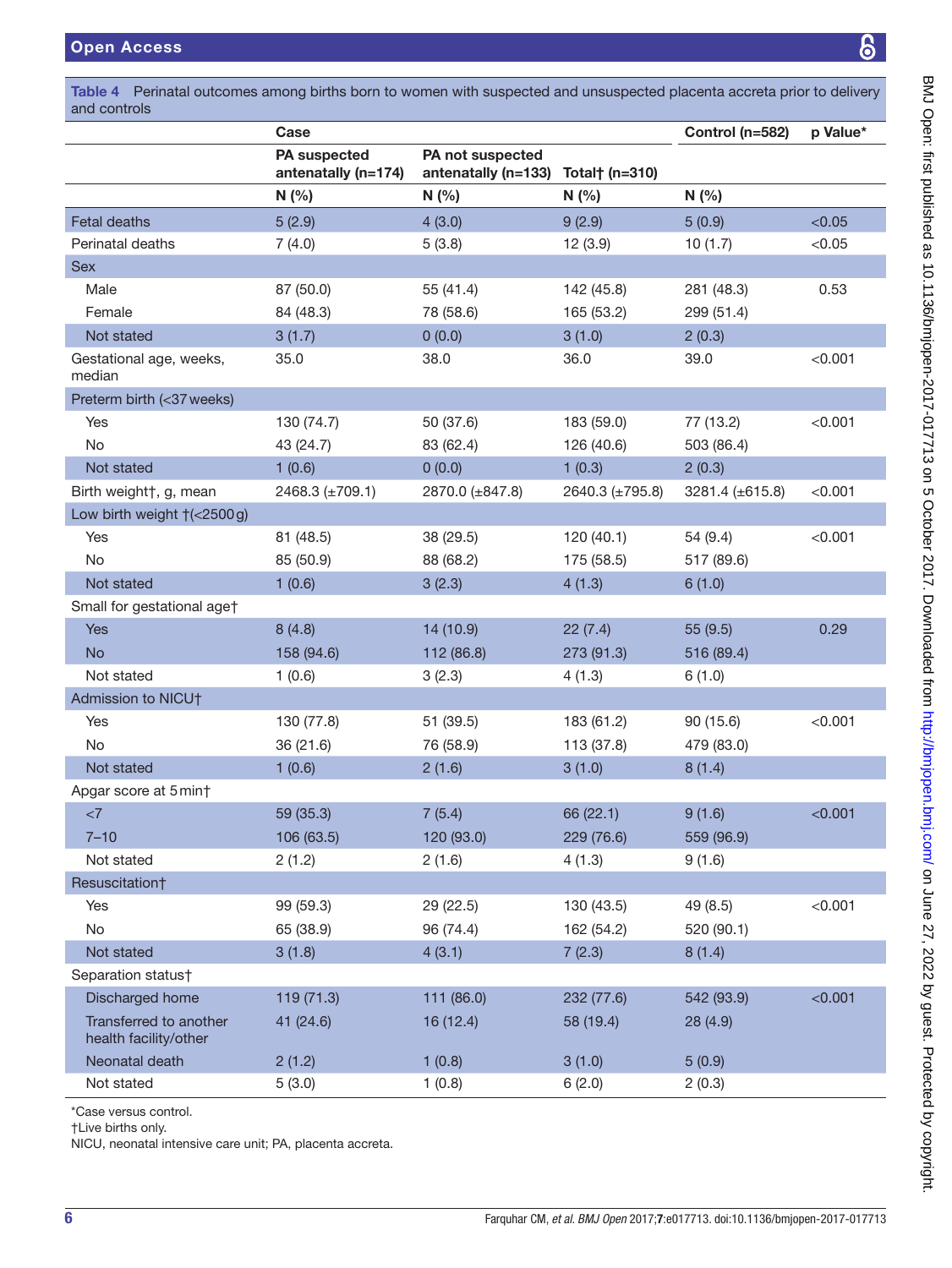7.8, 95%CI 3.1 to 19.9), resuscitation required (AOR: 4.5, 95%CI 2.7 to 7.4) [\(table](#page-5-0) 4). These analyses included singleton births only and were adjusted for maternal age, BMI, smoking, number of previous caesarean sections, placenta praevia diagnosed prior to delivery and assisted reproductive technologies.

# **DISCUSSION**

The incidence of placenta accreta identified in this study was 44.2/100 000 women giving birth. This is similar to the rates reported previously from single-centre studies in individual hospitals in New Zealand  $(60.2/100000)^{15}$ and Australia  $(38.8/100\ 000).^{16}$  This paper is the first to report on the national incidence of placenta accreta in both Australia and New Zealand.

The rates of placenta accreta reported previously vary markedly, both across geographic populations and as a result of different definitions of 'placenta accreta'. The highest incidence has been reported in Israel at  $900/100 000^{17}$  and a lower rate of  $40/100 000$  has been reported in the USA. $^{18}$  A review including 34 studies reported an average incidence of  $189/100000$ .<sup>[4](#page-7-2)</sup> More recently, the incidence of placenta accreta reported in the national United Kingdom Obstetric Surveillance System (UKOSS) was 17/100 000 women giving birth, from cases collected over a 12-month period in 2010– 2011.[19](#page-8-10) Both UKOSS and AMOSS are case–control studies that employed national active surveillance of cases. The UKOSS methods defined placenta accreta as 'diagnosed histologically following hysterectomy or post-mortem or an abnormally adherent placenta, requiring active management, including conservative approaches where the placenta is left in situ', whereas the AMOSS study also included cases of diagnosis by antenatal imaging. It is possible that some cases included in this study were diagnosed at antenatal imaging and not found to have placenta accreta at the time of birth, which is not uncommon. $3^{20}$ Of the 295 included cases, 107 (36%) were recorded as diagnosed by antenatal imaging only, with no recorded confirmation of placenta accrete at delivery. Reports on the accuracy of ultrasound to diagnose placenta accreta are variable; however, antenatal imaging is generally considered to have a sensitivity of 77%–100% and specificity of  $70\% - 98\%$ .<sup>20-26</sup> Further, 91/107 (85%) of these cases underwent hysterectomy following delivery, which suggests a confirmed diagnosis of placenta accreta, given that only 2/570; 0.4% of controls underwent hysterectomy. This provides some reassurance that included cases had clinical placenta accreta, although it remains a possibility that the cases may have included some women who did not have confirmed placenta accreta, and therefore this study may have overestimated the incidence of placenta accreta. It is also possible that the higher incidence of placenta accreta in Australasia as compared with the UK is a result of different exposure to risk factors. There appears to be a higher proportion of control women with risk factors for placenta accreta among the

AMOSS cohort, for example, rates of prior caesarean section (18% vs 15%), pregnancy conceived from assisted reproductive technologies (2.6% vs 1%) and maternal age of 35 or older (27% vs 24%).

This study reports four independent risk factors for placenta accreta: older maternal age, prior caesarean section, placenta praevia diagnosed prior to birth and multiple birth; which have also been reported by other studies[.4 27–29](#page-7-2) Previous studies have also reported risk factors that this study did not find to be independent, specifically, smoking, $30$  use of assisted reproductive technologies $^{31}$  $^{31}$  $^{31}$  and sex of fetus.<sup>[32](#page-8-14)</sup> Risk factors reported previously which were not measured in this study include hypertensive disorders, previous uterine surgery,<sup>17 33</sup> previous intrauterine procedures such as dilation and curettage $3435$  and elevated second trimester serum levels of alpha-fetoprotein and free human chorionic gonadotrophin.<sup>[32](#page-8-14)</sup>

Although the case definition establishes the outcome of this study as placenta accreta, it is important to consider the consequences of this condition for mother and baby. The maternal case fatality rate was 7/1000, with no maternal deaths among controls. The perinatal mortality rate was 39/1000 births for cases and 17/1000 births for controls. This is slightly higher than reported previously in this population and may be a result of the small numbers of deaths in this cohort (10/582) and the identification of controls as those delivering at the same hospital as cases, which are more likely to be tertiary hospitals.<sup>9</sup>

Maternal morbidity is high among women with placenta accreta. Just over one-third of cases (35%) were admitted to the ICU or HDU compared with less than 2% of controls. Two-thirds of cases underwent a hysterectomy  $(66.4\%)$  compared with only 0.4% of controls. Hysterectomy can be a devastating outcome for women wishing to expand their families and is itself a significant operation. In this study, 42% of cases had an unsuspected placenta accreta, and 43% of these had an unplanned hysterectomy. Of cases undergoing a hysterectomy, 92.3% had at least one baby previously, compared with 69% having had a prior birth among cases who did not undergo a hysterectomy. This likely reflects a higher incidence of placenta accreta in women with previous births and older maternal age and may also be due to a stronger motivation to retain the uterus in women undergoing their first birth.

Women with placenta accreta were more likely to give birth earlier, and consequently the babies born to these women were more often preterm, low birth weight, required resuscitation, admitted to NICU and were more likely to die. Women with a suspected placenta accreta had a 74.7% preterm birth rate, which may reflect the management of suspected accreta with planned caesarean section; however, the preterm birth rate was also much higher among those with an unsuspected placenta accreta compared with controls (37.6% vs 13.2%). Other studies have also reported higher preterm delivery rates and poorer outcomes for babies born to mothers with placenta accreta. $36$  However, this study did not find a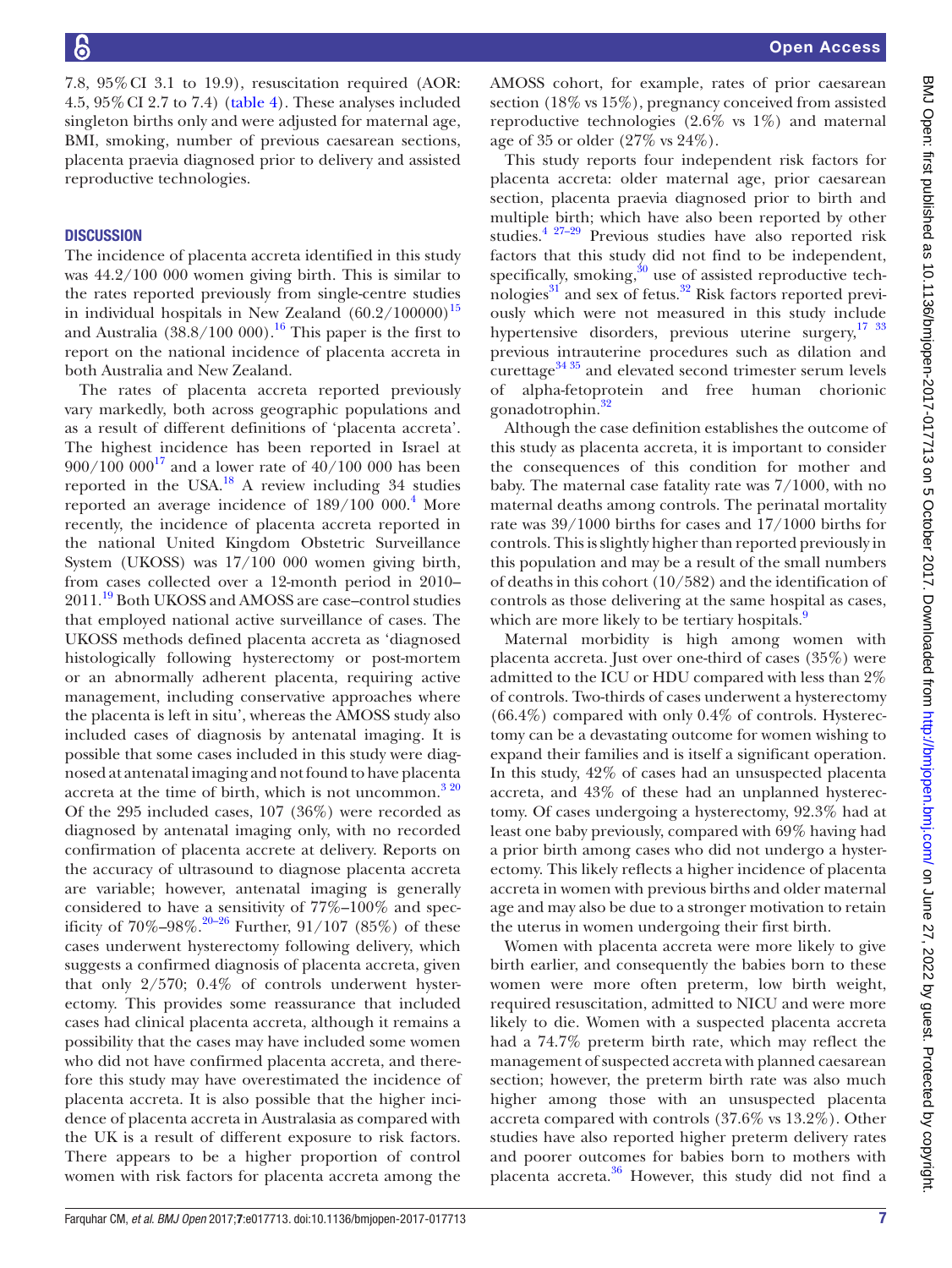higher rate of small for gestational age babies among women with placenta accreta, which has been inconsistently reported in other studies. $437$ 

Just over half of the cases included in this study had a placenta accreta suspected prior to delivery (169/295; 57.3%). This is similar to the rate of suspected placenta accreta reported in the UKOSS study of  $50\%$ .<sup>19</sup> It appears that women and babies with a suspected placenta accreta had inferior outcomes than those with an unknown placenta accreta, for example, higher rates of premature birth, hysterectomy and admission to ICU/HDU. This possibly reflects the higher index of suspicion around more severe cases, for example, one-third of suspected cases were diagnosed with a more severe form of placenta accreta (increta or percreta) compared with 19.5% of unsuspected cases.

The major strength of the AMOSS study design is the active surveillance for cases. Cases were captured as they occurred which minimised the risk of recall bias compared with traditional case–control studies. Although the case ascertainment is believed to be high, it is not possible to be sure of the exact level of ascertainment achieved. The study audited clinical records and did not solely depend on administrative datasets which are often unreliable, particularly for uncommon conditions.

A possible limitation of this study relates to the possible inclusion of cases which were diagnosed antenatally, but which were not confirmed clinically at operation or on pathology; however, this reflects diagnosis in real practice. Further, as it was not possible to assess how many of these cases were included, it was not possible to estimate the probability of misdiagnosis and consequent avoidable morbidity from unnecessary caesarean section. The inclusion criteria was women giving birth, defined as at least 400g birth weight and/or at least 20 weeks' gestation. Therefore, any cases of accreta that resulted in an early second trimester miscarriage were not included; however, the number of these cases is expected to be few. Additionally, denominator data for the number of births in Australian hospitals is an estimate because of the varying start time for hospitals in the study. A further limitation is that information was not collected on all possible risk factors, and therefore we were not able to assess these.

Future research could explore the role of antenatal diagnosis and screening of women with risk factors for placenta accreta. A significant proportion of the cases in this study had an unsuspected placenta accreta, and nearly half of these underwent an unplanned hysterectomy. This is despite routine ultrasound for assessment of the placenta at approximately 20 weeks' gestation in these countries.

This national study from Australia and New Zealand confirms the incidence of placenta accreta in this high-income setting at approximately 1 in 2000 women giving birth. Although the condition remains rare, it is associated with a high risk of severe morbidity, and in a minority of cases, maternal death. The independent risk factors for placenta accreta in primiparous women were advanced maternal age and current multiple

pregnancy. In multiparous women, previous caesarean birth and current placenta praevia were associated with an increased risk of placenta accreta. Further research on the role of antenatal diagnosis and screening in women with risk factors, particularly previous caesarean delivery, is warranted to inform clinical decision-making about place and mode of birth and to minimise risk of maternal and perinatal morbidity and mortality.

#### Author affiliations

<sup>1</sup>Department of Obstetrics and Gynaecology, University of Auckland, Auckland, New Zealand

<sup>2</sup> Australian Centre for Public and Population Health Research, Faculty of Health, University of Technology Sydney, Sydney, New South Wales, Australia <sup>3</sup>Department of National Women's Health, Auckland City Hospital, Auckland, New Zealand

4 Department of Nursing, Melbourne School of Health Sciences, The University of Melbourne and School of Nursing and Midwifery, Melbourne, Australia 5 Department of ANU Medical School, Australian National University, Canberra, Australia

<sup>6</sup>School of Medicine, Griffith University, Gold Coast, Queensland, Australia <sup>7</sup>National Perinatal Epidemiology Unit, Oxford, UK

Acknowledgements We would like to acknowledge the support of participating maternity units and all AMOSS data collectors and coordinators in Australia and New Zealand.

Contributors CF, MP, ES, CM, WP, DE, MK and CH conceptualised and designed the study protocol and case report forms. GV and ES managed data collection and oversaw operational aspects of the study. SL, ZL, ES and CF devised the data analysis. ZL, AW undertook the data analysis. CF, SL, ES and ZL led the drafting of the paper. All authors revised the manuscript and approved the final draft.

Funding This work was supported by the National Health and Medical Research Council (App ID 510298) from 2008 to 2012 in Australia and the Perinatal and Maternal Mortality Review Committee in New Zealand. The funding sources had no involvement in the study design, conduct, analysis, manuscript drafting or decision to publish.

Competing interests All authors have completed the ICMJE uniform disclosure form at www.icmje.org/coi\_disclosure.pdf and declare: no support from any organisation for the submitted work; no financial relationships with any organisations that might have an interest in the submitted work in the previous three years; no other relationships or activities that could appear to have influenced the submitted work.

Ethics approval NSW Population and Health Services Research Ethics Committee.

Provenance and peer review Not commissioned; externally peer reviewed.

Data sharing statement Unpublished data are not available.

Open Access This is an Open Access article distributed in accordance with the Creative Commons Attribution Non Commercial (CC BY-NC 4.0) license, which permits others to distribute, remix, adapt, build upon this work non-commercially, and license their derivative works on different terms, provided the original work is properly cited and the use is non-commercial. See: [http://creativecommons.org/](http://creativecommons.org/licenses/by-nc/4.0/) [licenses/by-nc/4.0/](http://creativecommons.org/licenses/by-nc/4.0/)

© Article author(s) (or their employer(s) unless otherwise stated in the text of the article) 2017. All rights reserved. No commercial use is permitted unless otherwise expressly granted.

## **REFERENCES**

- <span id="page-7-0"></span>1. Tantbirojn P, Crum CP, Parast MM. Pathophysiology of placenta creta: the role of decidua and extravillous trophoblast. *[Placenta](http://dx.doi.org/10.1016/j.placenta.2008.04.008)* 2008;29:639–45.
- <span id="page-7-1"></span>2. Wu S, Kocherginsky M, Hibbard JU. Abnormal placentation: twentyyear analysis. *[Am J Obstet Gynecol](http://dx.doi.org/10.1016/j.ajog.2004.12.074)* 2005;192:1458–61.
- <span id="page-7-3"></span>3. Eller AG, Porter TF, Soisson P, *et al*. Optimal management strategies for placenta accreta. *[BJOG Int J Obstet Gynaecol](http://dx.doi.org/10.1111/j.1471-0528.2008.02037.x)* 2009;116:648–54.
- <span id="page-7-2"></span>4. Balayla J, Bondarenko HD. Placenta accreta and the risk of adverse maternal and neonatal outcomes. *[J Perinat Med](http://dx.doi.org/10.1515/jpm-2012-0219)* 2013;41:141–9.